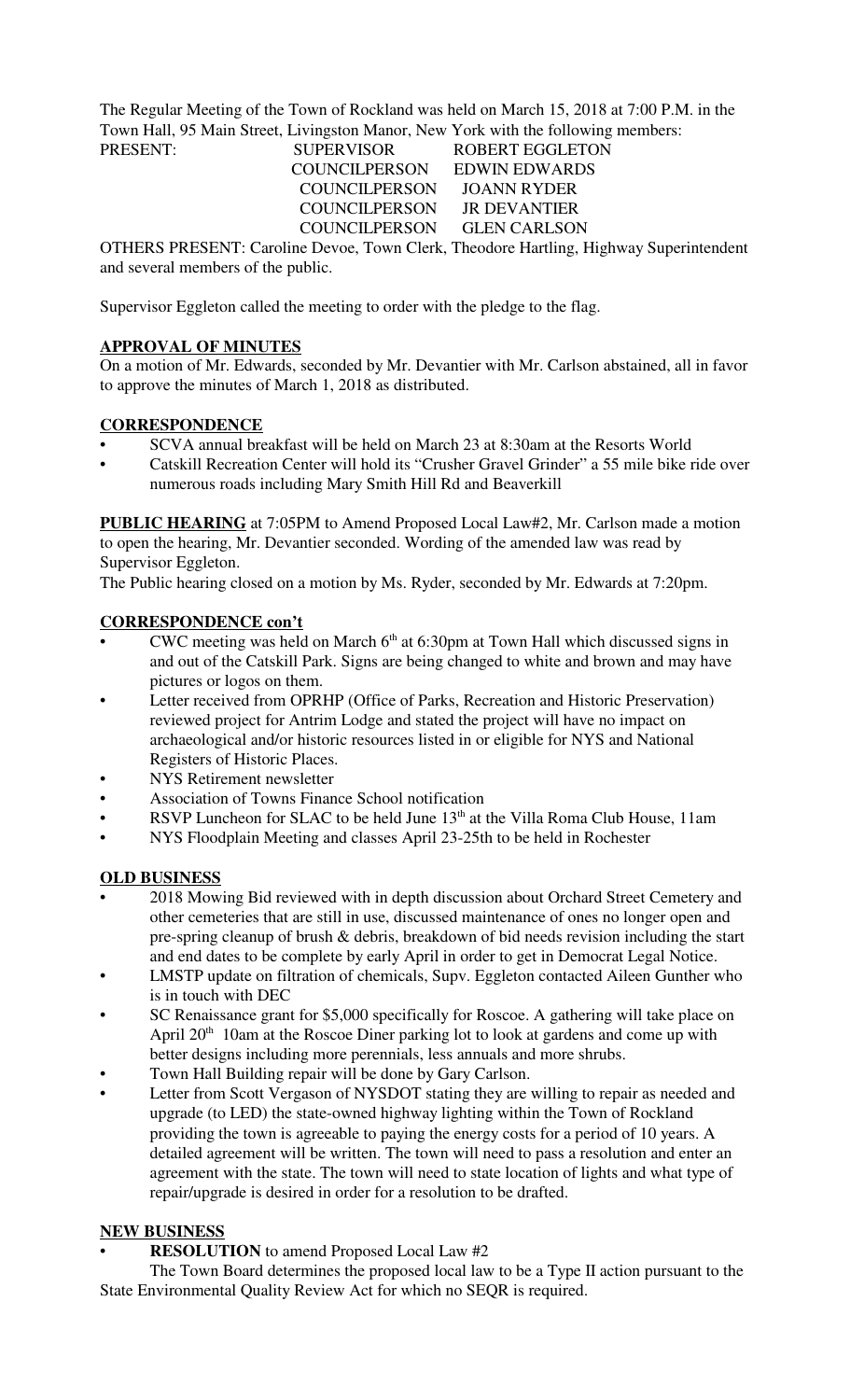## *REGULAR MEETING OF TOWN OF ROCKLAND MARCH 15, 2018 cont' Pg.2*

The question of the adoption of the foregoing resolution was duly put to a vote on roll call

| as follows: | Ms. Ryder                                          | voting | Yes |
|-------------|----------------------------------------------------|--------|-----|
|             | Mr. Devantier                                      | voting | Yes |
|             | Mr. Carlson                                        | voting | Yes |
|             | Supv.Egglteon                                      | voting | Yes |
|             | Mr. Edwards                                        | voting | Yes |
|             | The resolution is thereupon declared duly adopted. |        |     |

On a motion by Ms. Ryder, seconded by Mr. Carlson, all in favor to accept amended Local Law #2 to read as follows:

The Town of Rockland amends Proposed Law#2 by revising sec.104-11 Access to Records, to read: The Code Enforcement Officer may request access to all records required to be maintained pursuant to this chapter, including but not limited to guest registers required pursuant to this chapter, for the purposes of investigating any complaint and enforcing this chapter. The person operating the Motel/Hotel may decline to provide access to such records pending precompliance review by the Town's Zoning Board of Appeals. If pre-compliance review is desired application for the same must be made in writing within five (5) days of the date on which the Code Enforcement Officer requested access to the records. An application for the pre-compliance review shall be treated in the same manner as an appeal from an order, requirement, decision, interpretation or determination of the Code Enforcement Officer pursuant to 185-42 (A) of the Zoning Law of the Town of Rockland and shall be subject to the procedures set forth in 185-43 of the Zoning Law of the Town of Rockland. Nothing contained herein shall preclude the Code Enforcement Officer from obtaining access to such records by means of a duly issued subpoena or search warrant.

- Asbestos Abatement Code Enforcement Officer Glenn Gabbard contacted McLaughlin Properties out of Newburgh for asbestos testing and inspections. On a motion by Mr. Edwards seconded by Mr. Carlson with all in favor to retain McLaughlin Properties.
- LM Fire Department letter was drafted to discuss shared services involving generator use.
- Roscoe Fire Department sent a letter notifying the town of the Sullivan County Firemans Parade to be held in Roscoe this year on September 15<sup>th</sup>. The board discussed donation amount and will look into what was given previously.
- Supervisors Report, motion by Mr. Carlson seconded by Mr. Edwards to accept.
- Water/Sewer Log presented

### **DEPARTMENT HEADS**

**Ted Hartling**, Highway Superintendent - Bid opening 3/9 at 11:00am by Hudson River in the amount of \$112,777 for plow equipment on new truck which is ordered and expected in August.

### **APPROVAL OF BILLS**

On a motion of Mr. Devantier, seconded by Mr. Edwards, the following resolution was ADOPTED - VOTE - AYES 5, NAYS 0 - RESOLVED - to approve the bills on the abstract #6 of 2018 in the following amounts:

| General         | 94-115    | \$27,760.90 |
|-----------------|-----------|-------------|
| Highway         | 77-99     | 37,447.30   |
| Liv.Manor Sewer | $34 - 41$ | 3,057.59    |
| Liv.Manor Water | $34 - 42$ | 3,109.83    |
| R R Water       | $36 - 42$ | 3,092.91    |
| Roscoe Sewer    | $36 - 44$ | 3,289.25    |
| RR Light        | $10 - 11$ | 1,189.03    |
| LM Light        | $5-6$     | 2,159.34    |
| Hazel           | $6 - 7$   | 60.20       |

**Public Comment** - Sheila Shultz questioned Spring Cleanup date and list of acceptable items. The date has been confirmed for June 2, 2018 and coupons will be available at the Town Clerks office during the month of May.

Also it was mentioned the town website needing to be updated gearing towards visitors with events and activities going on.

**ADJOURNMENT** - On a motion of Mr. Carlson seconded by Mr. Devantier and carried, the meeting was adjourned at 8:09 P.M.

Respectfully submitted,